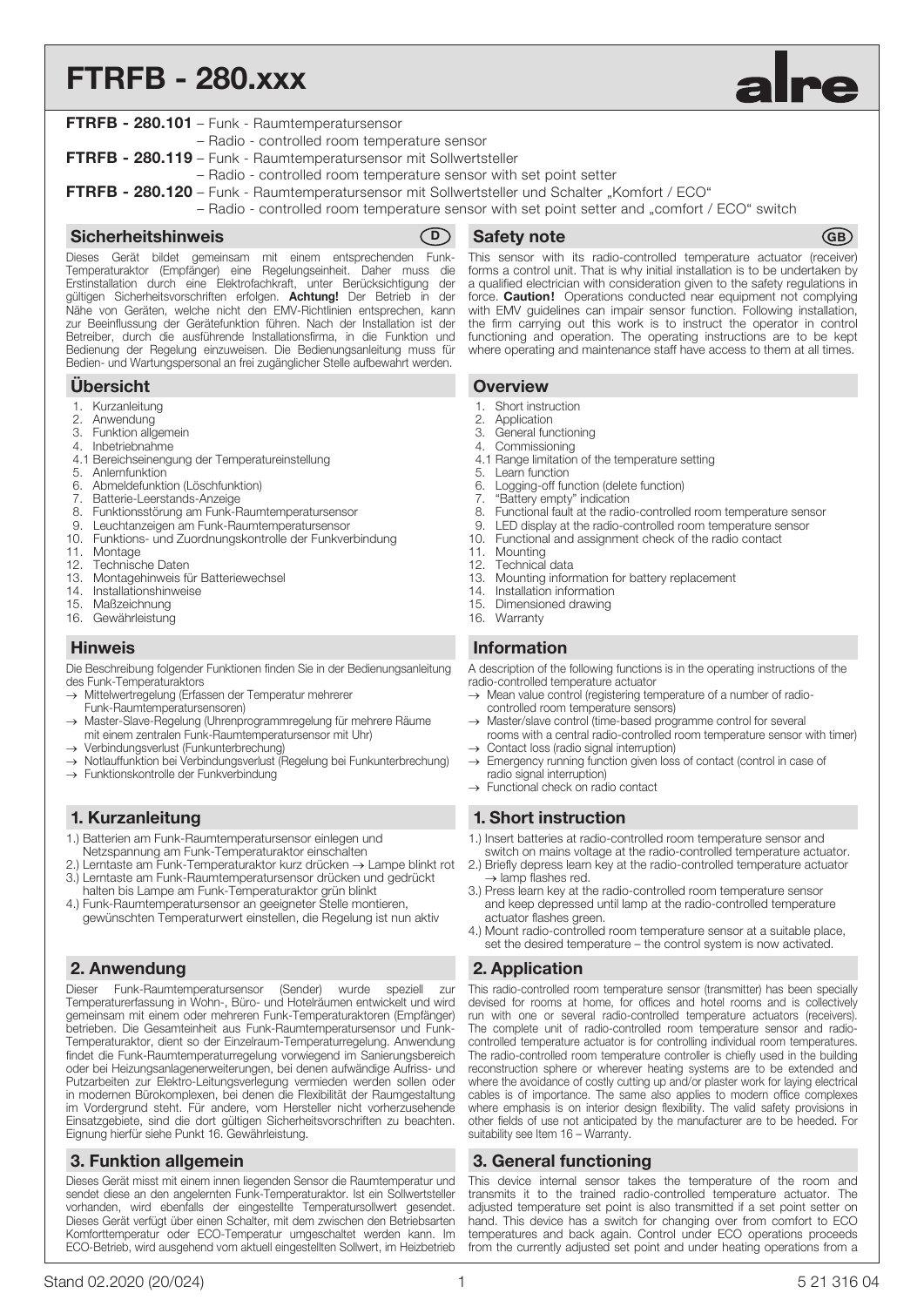auf eine um ca. 4K niedrigere Temperatur geregelt. Bei ECO-Betrieb in kombinierten Heiz-Kühlsystemen wird im Kühlbetrieb eine um ca.4K höhere Temperatur zugelassen. Achtung! Im Master-Slave-Betrieb wechselt die ECO-Funktion des Schalters automatisch in "Teilnahme am Master-Slave-Betrieb". Hierzu die Bedienungsanleitung des Funk-Temperaturaktors, "Master-Slave-Regelung" beachten.

Es besteht die Möglichkeit den Funk-Raumtemperatursensor (Sender) an beliebig viele Funk-Temperaturaktoren (Empfänger) anzulernen. So können z.B. mehrere Elektroheizkörper/-Platten oder Warmwasserventile über einen Sensor angesteuert werden. Die Sendereichweite des Funk-Raumtemperatursensors ist in starkem Maße von den räumlichen Gegebenheiten abhängig. So wird die Reichweite durch armierte Wände, Decken sowie Metallgehäuse verringert.

#### 4. Inbetriebnahme

Je nach Gerätetyp oder Verpackungsgröße, wird das Gerät entweder geschlossen oder der schnelleren Montage wegen geöffnet ausgeliefert. In diesem Zustand ist der Funk-Raumtemperatursensor nicht betriebsbereit. Die Betriebsbereitschaft wird erst durch das Einlegen der Batterien und dem Anlernen des Funk-Raumtemperatursensors (Sender) an den Funk-Temperaturaktor (Empfänger) hergestellt (hierzu Punkt 5. Anlernfunktion). Bei geschlossenen Geräten wird zur späteren Orientierung, vor Abnahme des Einstellknopfes, der Knopf auf eine Skalenziffer gestellt. So wird das Aufsetzen des Einstellknopfes nach dem Einlegen oder Wechseln der Batterien vereinfacht. Beim Einlegen der Batterien ist auf die richtige Polung zu achten. Um die maximale Laufzeit zu erreichen, dürfen nur neue Batterien der angegebenen Bauform und gleichwertiger Qualität der Originalbatterien eingesetzt werden. Das korrekte Einlegen der Batterien wird durch ein kurzes grünes Aufleuchten der Lampe bestätigt. Bei anderen Anzeigen bitte Punkt 9. Leuchtanzeigen beachten. Das Anlernen an den Funk-Temperaturaktor sollte der Einfachheit halber vor dem Schließen des Sensordeckels vorgenommen werden, kann jedoch auch noch später, durch die Gehäusebohrung unter dem Einstellknopf erfolgen (vgl. Punkt 13.).

#### 4.1 Bereichseinengung der Temperatureinstellung

Der Einstellbereich kann mechanisch unter dem Knopf mit den Einstellfahnen begrenzt werden (vgl. Punkt 14.).

# 5. Anlernfunktion

Mit der Anlernfunktion wird ein Funk-Raumtemperaturensor (Sender) dem jeweiligen Funk-Temperaturaktor (Empfänger) zugeordnet.

# Vor dem Anlernen:<br>Aus folgenden

3 Ausgangssituationen kann ein Funk-Raumtemperatursensor an einen Funk-Temperaturktor angelernt werden: 1.) An den Funk-Temperaturaktor ist noch kein Funk-Raumtemperatursensor angelernt worden. In diesem Fall leuchtet die Lampe am Funk-Temperaturaktor dauernd rot.

2.) An den Funk-Temperaturaktor ist bereits innerhalb der letzten Stunde ein Funk-Raumtemperatursensor angelernt worden. In diesem Fall leuchtet die Lampe am Funk-Temperaturaktor grün und zeigt somit die korrekte Funkverbindung zu diesem Sensor an.

3.) An den Funk-Temperaturaktor ist bereits vor länger als 1 Stunde ein Funk-Raumtemperatursensor angelernt worden. In diesem Fall ist die Lampe am Funk-Temperaturaktor aus und zeigt somit die korrekte Funkverbindung zu diesem Sensor an. Bei Funk-Temperaturaktoren mit Statusanzeige des Ausganges, kann die Lampe sowohl aus sein als auch gelb Dauerleuchten.

**Änlernvorgang:**<br>Die Lerntaste des Funk-Raumtemperatursensors ist bei geöffnetem Deckel oder nach Abnahme des Einstellknopfes durch die Bohrung mit einem geeigneten Gegenstand zugänglich. Bei Funk-Temperaturaktoren, die über mehrere Empfangskanäle verfügen, muss vor dem Anlernen zuerst der gewünschte Kanal gewählt werden.

1.) Lerntaste am Funk-Temperaturaktor kurz drücken → Die Lampe am Funk-Temperaturaktor blinkt rot für maximal 30 Sekunden. Wird in dieser Zeit kein Funk-Raumtemperatursensor angelernt, hört die Lampe auf zu blinken und wechselt wieder in ihren Ausgangszustand.

Lerntaste am Funk-Raumtemperatursensor drücken und gedrückt halten bis die Lampe am Funk-Temperaturaktor von rotem Blinken in grünes Blinken wechselt. Während des Tastendrucks am Funk-Raumtemperatursensor blinkt dessen Lampe rot.

3.) Lerntaste am Funk-Raumtemperatursensor los lassen → Die Lampe am Funk-Raumtemperatursensor erlischt.

Nach korrektem Anlernen leuchtet die Lampe am Funk-Temperaturaktor für ca. 1 Stunde grün, die Regelung ist nun aktiv. Bei anderen Anzeigen am Funk-Temperaturaktor bitte dessen Bedienungsanleitung Punkt Leuchtanzeigen beachten. Nach Platzierung des Funk-Raumtemperatursensors im zu regelnden Raum, ist am Funk-Temperatur-aktor nochmals die korrekte Funkverbindung an Hand des grünen Dauerleuchtens der Lampe zu überprüfen. Hierzu die Bedienund Installationsanleitung des Funk-Temperaturaktors"Anzeige des Installationsmodus" beachten.

# 6. Abmeldefunktion (Löschfunktion)

Um den Funk-Raumtemperatursensor (Sender) vom Funk-Temperaturaktor (Empfänger) abzumelden, muss die Lerntaste des Funk-Raumtemperatursensors dauerhaft gedrückt werden, bis die Lampe nach ca. 10 Sekunden von rotem Blinken in Dauerrot wechselt. Leuchtet die Lampe Dauerrot, muss zusätzlich kurz die Lerntaste des Funk-Temperaturaktors gedrückt werden. Bei Funk-Temperaturreglern,

4K lower temperature. A 4K higher temperature is permitted with cooling under ECO operations in combined heating/cooling systems. Caution! Under master/slave operations, the switch ECO function automatically changes to "Participation in master/slave operation". Note here the operating instructions of the radio-controlled temperature actuator "Master/ slave control".

The radio-controlled room temperature sensor (transmitter) can be trained to any number of radio-controlled temperature actuators (receivers).

Hence, one sensor can control a number of electric radiators/panels or hot water valves. The transmitting range of the radio-controlled room temperature sensor is very much affected by spatial conditions. Reinforced walls, ceilings and metal housings, for instance, reduce the range.

### 4. Commissioning

The sensor type or packing size determines whether the sensor is delivered in a closed condition or – for rapid mounting – in an open condition. In this condition, the radio-controlled room temperature sensor is not ready for operation.

Only when the batteries are inserted and the radio-controlled room temperature sensor (transmitter) is trained to the radio-controlled temperature actuator (receiver) is operational readiness on hand (see Item 5. Learn function). Before taking off the setting button, the button of sensors in a closed condition is set to a scale number for subsequent orientation. This makes it easy to fit the setting button after insertion or change of batteries. Make sure poling is correct when inserting the batteries. For maximum running time, only new batteries of the specified type and of the same quality as the original ones are to be inserted. A short green flash of the lamp confirms their correct insertion. Please note Item 9 should other indications arise. It is easier to train the radiocontrolled temperature actuator before closing the sensor cover; however, it can still be done later through the housing hole under the setting button (cf. Item 13).

#### 4.1 Range limitation of the temperature setting

The setting range can be mechanically limited under the button using the setting pins (cf. Item 14.).

# 5. Learn function

The learn function assigns a radio-controlled room temperature sensor (transmitter) to the right radio-controlled temperature actuator (receiver).

# Before learning:

A radio-controlled room temperature sensor can be trained to a radio-controlled temperature actuator from the following 3 situations at the outset:

1.) No radio-controlled room temperature sensor is trained to the radio-controlled temperature actuator. In this case, the lamp at the radio-controlled temperature actuator is continuously red.

2.) A radio-controlled room temperature sensor has been trained to the radiocontrolled temperature actuator within the last hour. In this case, the lamp at the radio-controlled temperature actuator lights up green thus indicating correct radio contact to this sensor.

3.) A radio-controlled room temperature sensor has been trained to the radiocontrolled temperature actuator for over 1 hour. In this case the lamp at the radiocontrolled temperature actuator is off and thus indicates correct radio contact to this sensor. In the case of radio-controlled temperature actuators with output status indication, the lamp can be both off and also show a continuous yellow light. Learn process:

The radio-controlled room temperature sensor learn key can be accessed when the cover is open or after a suitable object has been used to take off the setting button through the hole. In the case of radio-controlled temperature actuators with a number of receiving channels, the desired channel must be selected before the learn process.

1.) Briefly depress the learn key at the radio-controlled temperature actuator -The lamp at the radio-controlled temperature actuator flashes red for a maximum 30 seconds. If no radio-controlled room temperature actuator is trained within this time, the lamp stops flashing and returns to its starting state.

2.) Depress learn key at the radio-controlled room temperature sensor and keep pressed until the lamp at the radio-controlled temperature actuator changes from red to green flashing. Whilst pressing the button at the radio-controlled room temperature sensor, its lamp flashes red.

3.) Release learn key at the radio-controlled room temperature sensor  $\rightarrow$  Its lamp is extinguished.

Following correct training, the lamp at the radio-controlled temperature actuator lights up green for approx. 1 hour – the control system is now active. If indication is different at the radio-controlled temperature actuator, then consult its operating instructions under Item LED Display. After placing the radio-controlled room temperature sensor in the room to be controlled, correct radio contact is to be re-checked at the radio-controlled temperature actuator. This is shown by then lamp's continuous green light. Please note here the operating and installation instructions of the radio-controlled temperature actuator "Displaying the installation mode".

# 6. Logging off function (Delete function)

To log off the radio-controlled room temperature sensor (transmitter) from the radio-controlled temperature actuator (receiver), the learn key of the radio-controlled room temperature sensor must be pressed for as long as it takes the lamp to change from red flashing to continuous red after approx. 10 seconds. When the lamp continually lights up red, the learn button of the radio-controlled temperature actuator must also be depressed. In the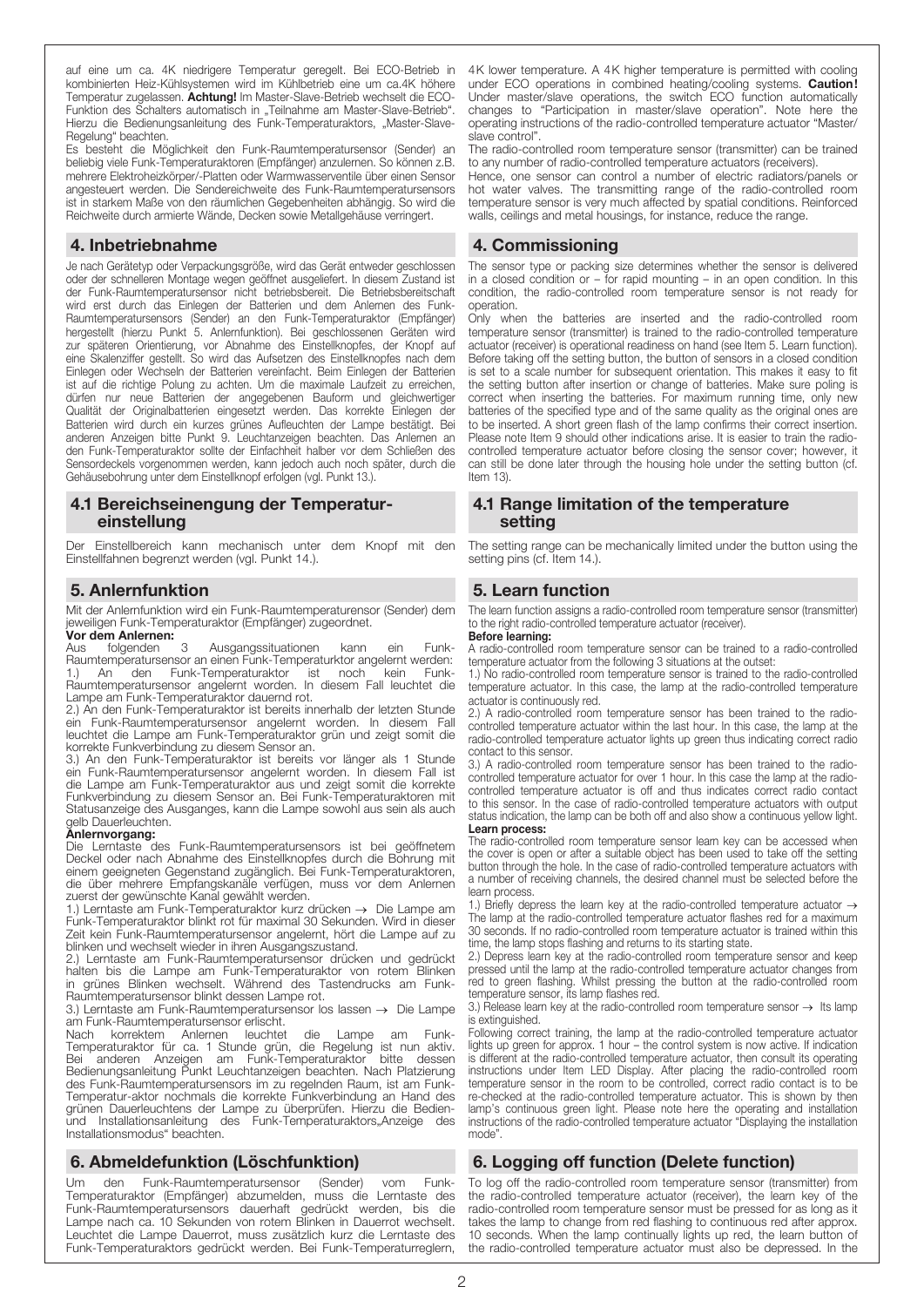die über mehrere Empfangskanäle verfügen, muss vor dem Anlernen zuerst der gewünschte Kanal gewählt werden. Hierzu die Bedien- und Installationsanleitung des Funk-Temperaturaktors beachten.

#### 7. Batterie-Leerstands-Anzeige

Die Lampe am Funk-Raumtemperatursensor blinkt die ersten 5 Sekunden pro Minute rot. Der Batterie-Leerstand wird mindestens 7 Tage angezeigt, wobei die Regelung aufrecht erhalten wird. Nach Wechseln der Batterien muss der Funk-Raumtemperatursensor nicht erneut angelernt werden.

#### 8. Funktionsstörung am Funk-Raumtemperaturfühler

Die Lampe am Funk-Raumtemperatursensor (Sender) blinkt wechselnd rot/grün. Wurde der Einstellknopf außerhalb des Skalenbereichs gedreht, blinkt die Lampe ebenfalls rot/grün. Knopf wieder in den Skalenbereich drehen, die Lampe erlischt. Notlaufeigenschaften der Regelung → siehe Bedienungsanleitung des Funk-Temperaturaktors (Empfänger).

#### 9. Leuchtanzeigen am Funk-Raumtemperatursensor

#### Lampe aus:

Der Funk-Raumtemperatursensor funktioniert korrekt. Vorraussetzung, die Batterien sind richtig eingelegt und geladen.

#### Lampe blinkt rot:

Die Batterien sind leer und müssen gewechselt werden, die Regelung ist während des Blinkens aktiv und funktioniert korrekt. → siehe Punkt 7. Batterie-Leerstands-Anzeige und Punkt 4. Inbetriebnahme.

#### Lampe leuchtet dauernd rot:

Nach ca. 10 Sek. Dauerdrücken der Lerntaste, leuchtet die Lampe permanent rot, der Funk-Raumtemperatursensor befindet sich im Abmeldemodus. (vgl. Punkt 6.).

#### Lampe blinkt wechselnd rot / grün:

Interner Fehler. → Das Gerät muss werksseitig untersucht werden (vgl. Punkt 8.).

#### 10. Funktions- und Zuordnungskontrolle der Funkverbindung

Diese Funktion dient der nachträglichen Kontrolle der richtigen Zuordnung von Funk-Raumtemperatursensoren (Sender) an verschiedene Funk-Temperaturaktoren (Empfänger) oder an verschiedene Kanäle eines Funk-Temperaturaktors. Verwechslungen werden somit auch zu einem späteren Zeitpunkt leicht erkannt.

→ Lerntaste am Funk-Raumtemperatursensor dauerhaft drücken → Die Lampe am Funk-Raumtemperatursensor blinkt während dieser Zeit rot. Beginnt die Lampe am Funk-Temperaturaktor grün zu blinken, ist der Funk-Raumtemperatursensor an diesen angelernt und hat Verbindung. Achtung! Die Lerntaste am Funk-Raumtemperatursensor nicht länger als ca. 10 Sekunden drücken. Wird die Lerntaste am Funk-Raumtemperatursensor länger als ca. 10 Sekunden gedrückt, wechselt dieser in den Abmeldemodus (vgl. Punkt 6.).

# 11. Montage

Dieses Gerät wird zweckmäßigerweise mit zweiseitigem Klebeband oder bei tapezierten Wänden mit handelsüblichen Schrauben direkt auf eine Innenwand gegenüber dem Heizgerät in 1,5 m Höhe montiert. Tisch-, Regal- oder Schrankstandorte sind auf Grund von ungünstigen Luftströmungen und Einfluss von Fremdwärmequellen (z.B. Personen, Geräte, Kerzen, Sonneneinstrahlung, etc.) nicht empfehlenswert. Ein Klebestreifen ist im Lieferumfang enthalten.

# 12. Technische Daten

| Versorgungsspannung:             | Batterie 2x Micro AAA                                                                                    |
|----------------------------------|----------------------------------------------------------------------------------------------------------|
| Batterielebensdauer:             | Keine Akkus verwenden!<br>ca. 5 Jahre, <b>Achtung!</b> Spätestens alle 5<br>Jahre die Batterien wechseln |
| Temperatursensor:                | intern                                                                                                   |
| Einstellbereich:                 | $530^{\circ}$ C                                                                                          |
| Messgenauigkeit:                 | 0.1K                                                                                                     |
| Sensortoleranz:                  | ±1K                                                                                                      |
| Einstellskala:                   | °C Skala                                                                                                 |
| Sendefrequenz:                   | 868.3MHz                                                                                                 |
| Max. abgestrahlte Sendeleistung: | $< 1$ mW                                                                                                 |
| Senderreichweite:                | Sichtlinie ca. 150 m, in Gebäuden bis zu 30 m<br>- Punkt 3, beachten!                                    |
| zulässige Umgebungstemperatur:   | $-1050^{\circ}$ C                                                                                        |
| zulässige Lagertemperatur:       | $-20+70^{\circ}$ C                                                                                       |
| zulässige Luftfeuchtigkeit:      | max. 95%rH, nicht betauend                                                                               |
| Gehäuse:                         | Berlin 1000                                                                                              |
| Gehäusematerial und Farbe:       | ABS-Kunststoff, Reinweiß (ähnlich RAL9010)                                                               |
| Schutzklasse:                    | Ш                                                                                                        |
| Schutzart:                       | IP30                                                                                                     |
| Montageart:                      | Wandmontage mittels Schrauben oder                                                                       |
|                                  | Klebestreifen                                                                                            |
| Energieeffizienzklasse:          | I (Beitrag zur jahres-zeitbedingten<br>Raumheizungs - Energieeffizienz 1 %)                              |
|                                  |                                                                                                          |

Hiermit erklärt ALRE - IT Regeltechnik GmbH, dass der Funkanlagentyp FTRFB - 280.xxx der Richtlinie 2014 / 53 / EU entspricht.

Der vollständige Text der EU - Konformitätserklärung ist unter der folgenden Internetadresse verfügbar: www.alre.de

case of radio-controlled temperature controllers with a number of receiving channels, the desired channel must be selected before training. Note here the installation instructions of the radio-controlled temperature actuator.

# 7. "Battery empty" indication

The radio-controlled room temperature sensor lamp flashes red for the first 5 seconds of every minute. "Battery empty" indication is shown for at least 7 days and with the control system being maintained during this time. The radio-controlled room temperature sensor does not need to be re-trained after changing the battery.

#### 8. Functional fault at the radio-controlled room temperature sensor

The radio-controlled room temperature sensor (transmitter) lamp alternatively flashes red/green. Turning the setting button beyond the scale range would also result in the lamp flashing red/green. With the button back within the scale range, the lamp is extinguished. Emergency running features of the control system  $\rightarrow$ see Operating instruction of the radio-controlled temperature actuator (receiver).

#### 9. LED displays at the radio-controlled room temperature sensor

#### Lamp off:

The radio-controlled room temperature sensor functions correctly given that the batteries are properly inserted and charged.

#### Lamp flashes red:

The batteries are empty and must be changed. The control system is active during flashing and functions correctly.  $\rightarrow$  See Item 7. "Battery empty" indication and Item 4 Commissioning

#### Lamp is continuously red:

Depressing the learn key for some 10 seconds is followed by a permanently red lamp; the radio-controlled room temperature sensor is in the logging-off mode. (cf. Item 6).

#### Lamp flashes alternatively red/green:

Internal fault.  $\rightarrow$  The sensor must be examined at the factory (cf. Item 8).

#### 10. Function and assignment check of the radio contact

This function is for subsequently checking the correct assignment of radio controlled room temperature sensors (transmitters) to either various radiocontrolled temperature actuators (receivers) or to various channels of a radiocontrolled temperature actuator. This makes it easy to spot mix-ups at a later date.  $\rightarrow$  Constantly depressing learn key at the radio-controlled room temperature sensor → the lamp at the radio-controlled room temperature sensor flashes red simultaneously. The radio-controlled temperature actuator lamp starting to flash green means that the radio-controlled room temperature sensor is trained on it and has contact. **Caution!** Do not depress the learn key at the radio-controlled room temperature sensor for more than 10 seconds – otherwise it will change over to the logging-off mode (cf. Item 6.).

# 11. Mounting

This device should, for practicability reasons, be mounted on an internal wall opposite the related heater at a height of 1.5 metres above floor using a double adhesive tape or commercially available screws. Tables, shelves or cupboards are not advisable in view of unfavourable air currents and effects from extraneous heating sources (e.g. people, equipment, candles, solar radiation). An adhesive strip is enclosed in the scope of delivery.

| 2 micro AAA batteries<br>Do not use rechargeable batteries!                                                                  |
|------------------------------------------------------------------------------------------------------------------------------|
| Approx. 5 years, <b>Caution!</b> Change the<br>batteries at least every 5 years                                              |
| internal type<br>$530^{\circ}$ C                                                                                             |
| 0.1K                                                                                                                         |
| approx. $±1K$<br>scale in °C                                                                                                 |
| 868.3 MHz                                                                                                                    |
| Max. radiated transmission power:<br>$< 1$ mW<br>Line of sight approx. 150m,<br>in buildings approx. up to 30m. Note Item 3! |
| Admissible ambient temperature: -10  50°C<br>Admissible storage temperature:<br>$-20+70^{\circ}C$                            |
| max. 95%r.h., non condensing<br><b>Berlin 1000</b>                                                                           |
| ABS plastic, pure white (similar to RAL9010)<br>Ш                                                                            |
| IP30<br>on the wall by means of screws or adhesive strips<br>I (contribution to seasonal space heating                       |
|                                                                                                                              |

The complete text of the EU declaration of conformity is available at the following website: www.alre.de

3